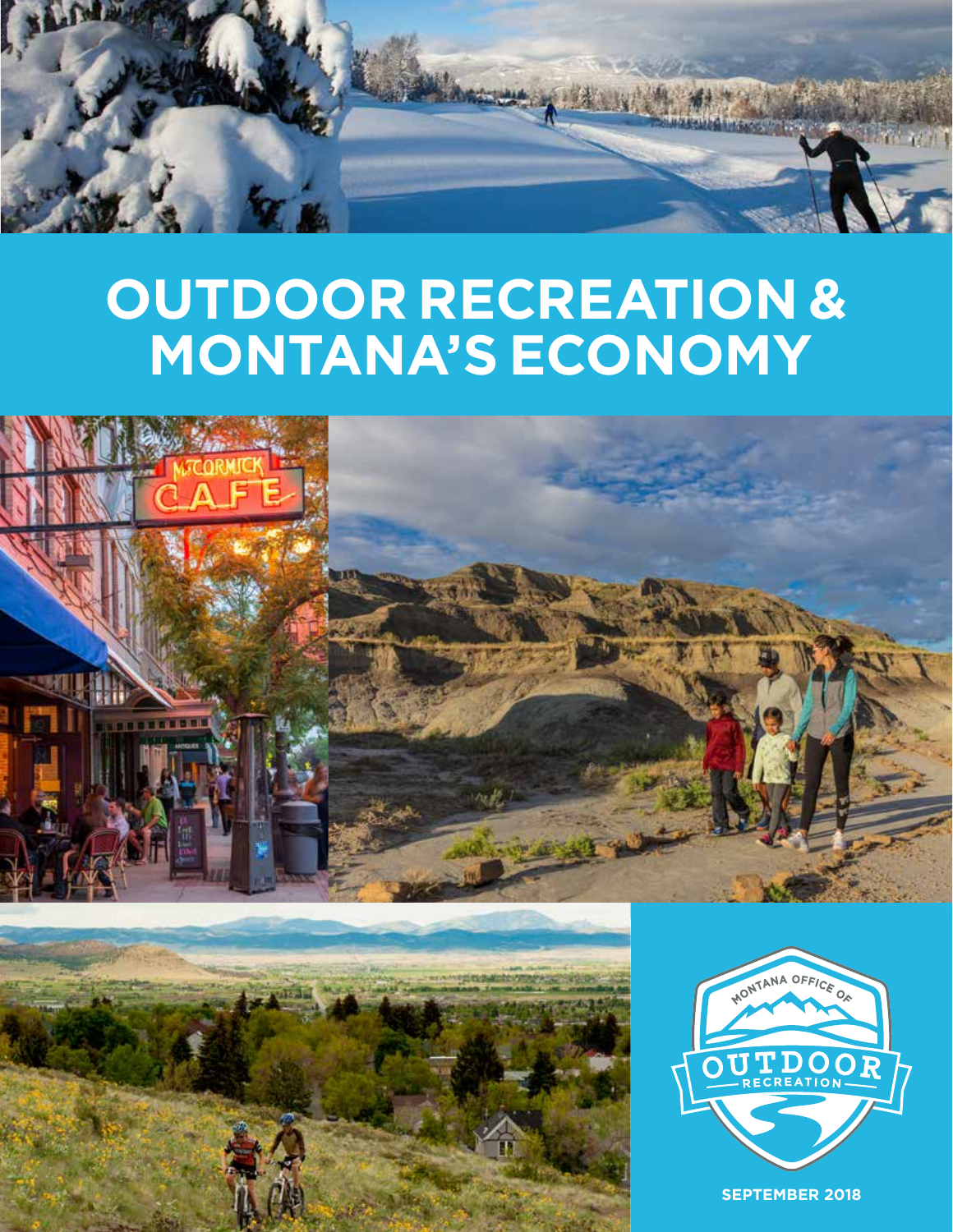

MONTANA'S OUTDOOR RECREATION ECONOMY **GENERATES \$7.1 BILLION IN CONSUMER SPENDING** AND MORE THAN **71,000 JOBS.**

Right: Helena's South Hills trail system supports 60 jobs and \$4.3 million in visitor spending annually. Below: Residents and visitors spend \$18.5 million on non-motorized winter recreation in the Yellowstone region, translating to \$3 million in labor earnings.

2 | Montana Office of Outdoor Recreation | business.mt.gov **AMERICAN CONSUMERS SPEND MORE ON OUTDOOR RECREATION THAN THEY DO ON PHARMACEUTICALS OR MOTOR VEHICLES.**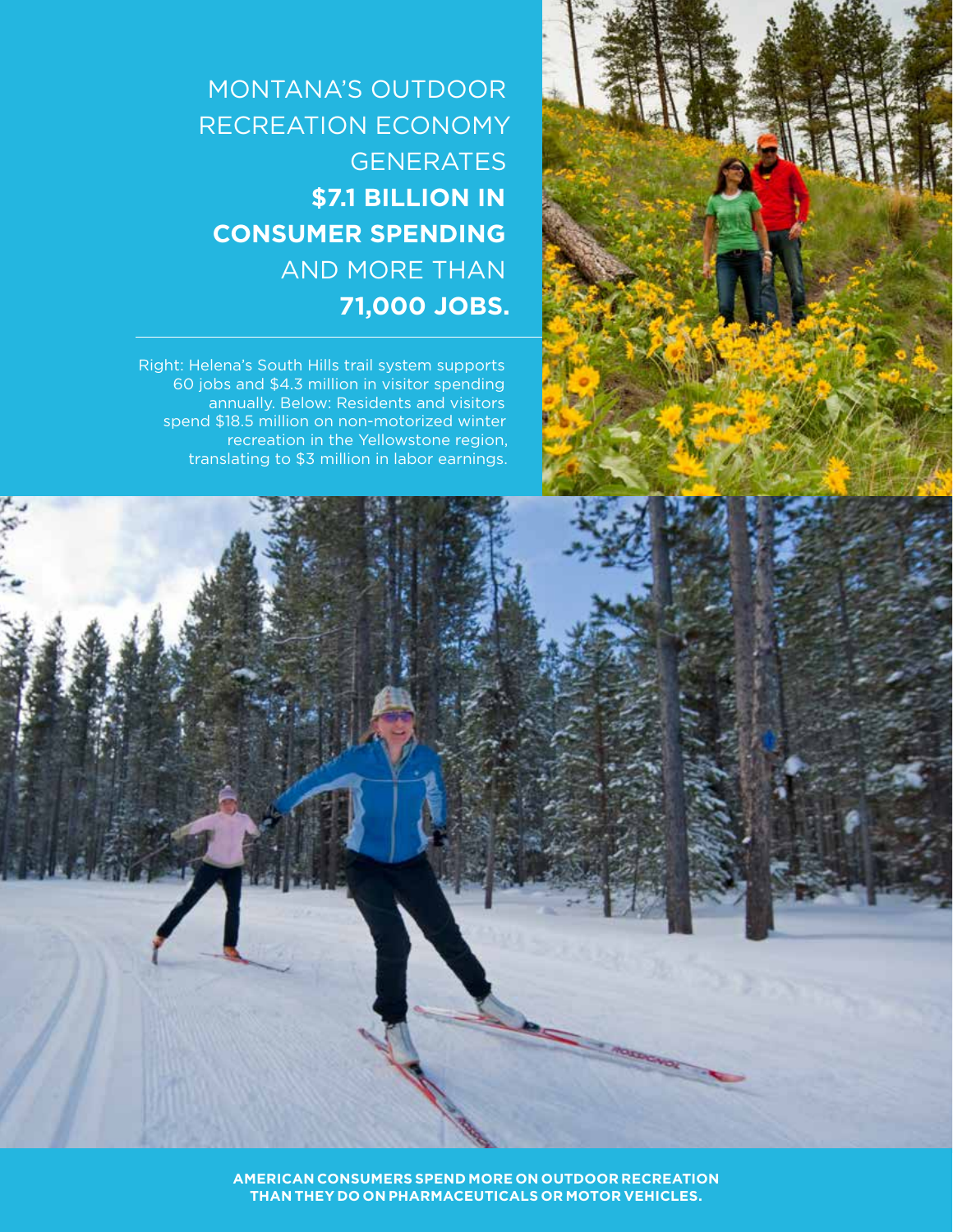### **OUTDOOR RECREATION IS OUR WAY OF LIFE AND AN ECONOMIC POWERHOUSE FOR MONTANA.**

Creating more than 71,000 jobs and generating \$7.1 billion in consumer spending, outdoor recreation helps diversify our economy, improves our quality of life, and strengthens our community wellbeing. For many Montana communities, access to year-round outdoor recreation in our shared public lands and water is an essential component of long-term economic development and community identity. As more residents and visitors are active in Montana's great outdoors, stewardship of recreation assets requires investment of time, energy, and money for healthier communities, economies, and people.

### **THESE ACTIVITIES MAKE UP THE OUTDOOR RECREATION ECONOMY**



### **CAMPING**

RV campsite Tent campsite Rustic lodge



**FISHING** Recreational fly Recreational non-fly



**HUNTING**

Shotgun Rifle Bow



**MOTORCYCLING** On-road Off-road

#### **OFF-ROADING** ATV ROV

Dune buggy 4x4 and Jeep



### **SNOW SPORTS**

### Cross-country skiing Downhill skiing Nordic skiing Snowboarding Snowmobiling Snowshoeing Telemark skiing



#### **TRAIL SPORTS** Day hiking on trail **Backpacking**

Rock or ice climbing Running 3+ miles Horseback riding Mountaineering



**WHEEL SPORTS**

Bicycling, paved road Bicycling, off-road Skateboarding

### **WATER SPORTS**

Kayaking Rafting Canoeing Surfing Scuba diving Sailing Stand-up paddling Boating (cruising, sightseeing, wakeboarding, tubing, kneeboarding, waterskiing)

"OUR QUALITY OF LIFE IS DEFINED BY OUR PUBLIC LANDS AND ACCESS TO THEM. THIS GIVES US AND OTHER TECH COMPANIES IN MONTANA A DISTINCT COMPETITIVE ADVANTAGE. WE CAN RECRUIT AND RETAIN TOP TALENT SUCCESSFULLY WITHIN AND OUTSIDE THE STATE BECAUSE OF THE WORLD-CLASS LANDSCAPE THAT SURROUNDS US."

LANCE TREBESCH, CEO TICKETPRINTING.COM, HARLOWTOWN

### **DID YOU KNOW?**

A survey of Montana's hightech industries, which pays twice the median wage, shows that "Montana's quality of life – its lifestyle, the work/ life balance available here, the recreation opportunities, and the beauty of the landscape" provides a significant advantage in business.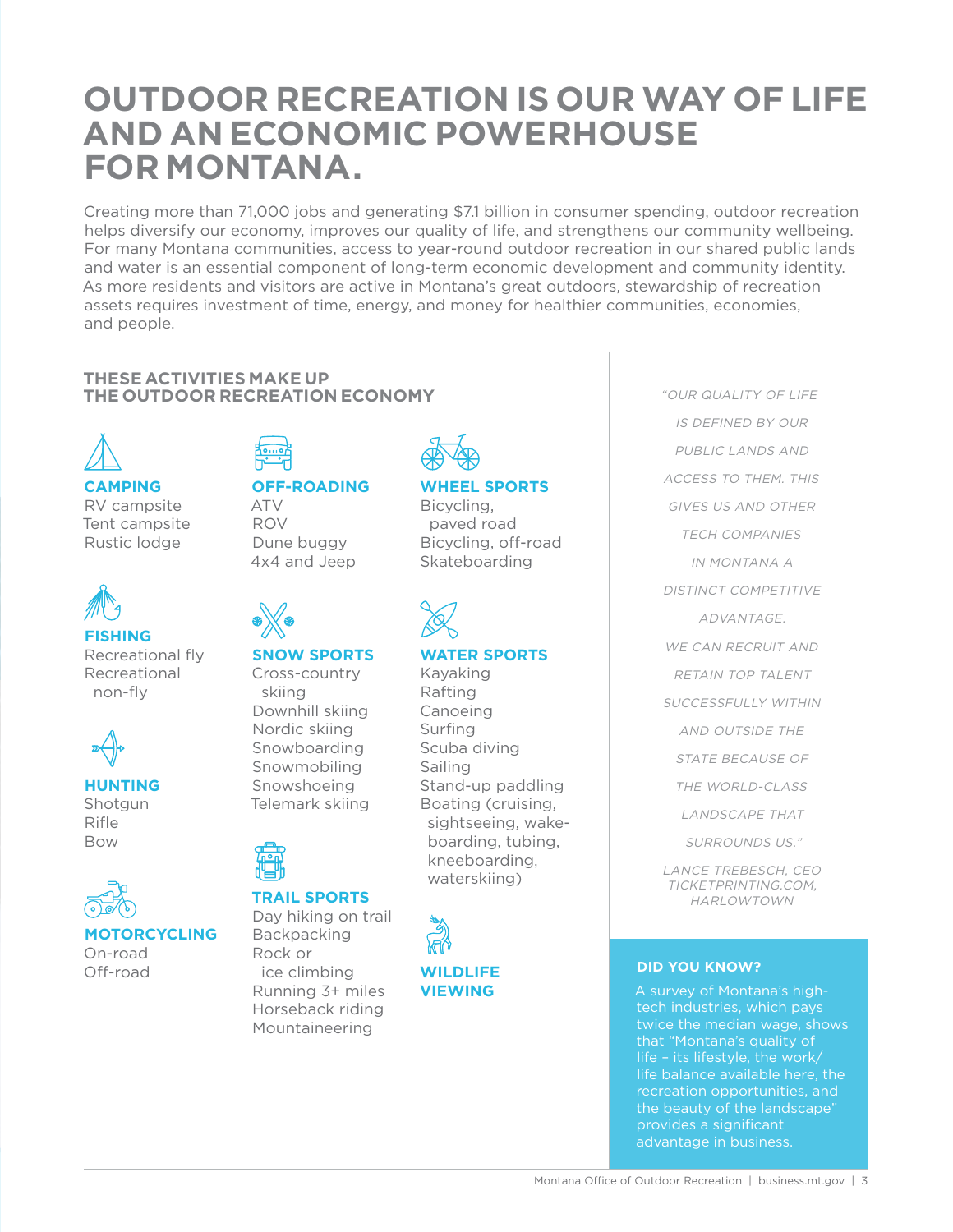### **MONTANA'S OUTDOOR RECREATION ECONOMY CONTRIBUTES**



**Consumer Spending:** 

\$7.1 billion in consumer spending, more than half of which is contributed by Montana residents



**Jobs:** 71,000 direct jobs, which is 10% of all jobs in Montana and more jobs than in manufacturing and construction combined



**State and Local Taxes:** \$286 million in state and local taxes



### **Wages & Salaries:**

\$2.2 billion in wages and salaries to Montana workers



**Quality of Life:** 

More than 80% of Montana residents participate in outdoor recreation

### **MONTANA IS GROWING AND OUTPERFORMING THE REST OF THE NATION**

"MONTANA'S OUTDOOR ECONOMY GENERATES \$7.1 BILLION IN CONSUMER SPENDING ON AN ANNUAL BASIS AND THAT IS DIRECTLY RELATED TO OUR EXPANSIVE PUBLIC LANDS; THAT'S WHY PEOPLE COME HERE, AND THAT'S WHY PEOPLE SPEND MONEY HERE, THERE IS NO DOUBT ABOUT THAT." -GEORGE GAINES,

### **DID YOU KNOW?**

CHILTON SKIS, MISSOULA

Montana has

- 33.8 million acres of public lands
- Nearly 170,000 miles of river, including the Yellowstone—the longest free-flowing river in the contiguous U.S.
- More than 3,200 lakes and reservoirs



### **WESTERN U.S. RURAL COUNTIES WITH FEDERAL LANDS GROW FASTER**

**ECONOMIC PERFORMANCE OF RURAL WESTERN COUNTIES WITH FEDERAL LANDS, 1970-2015**

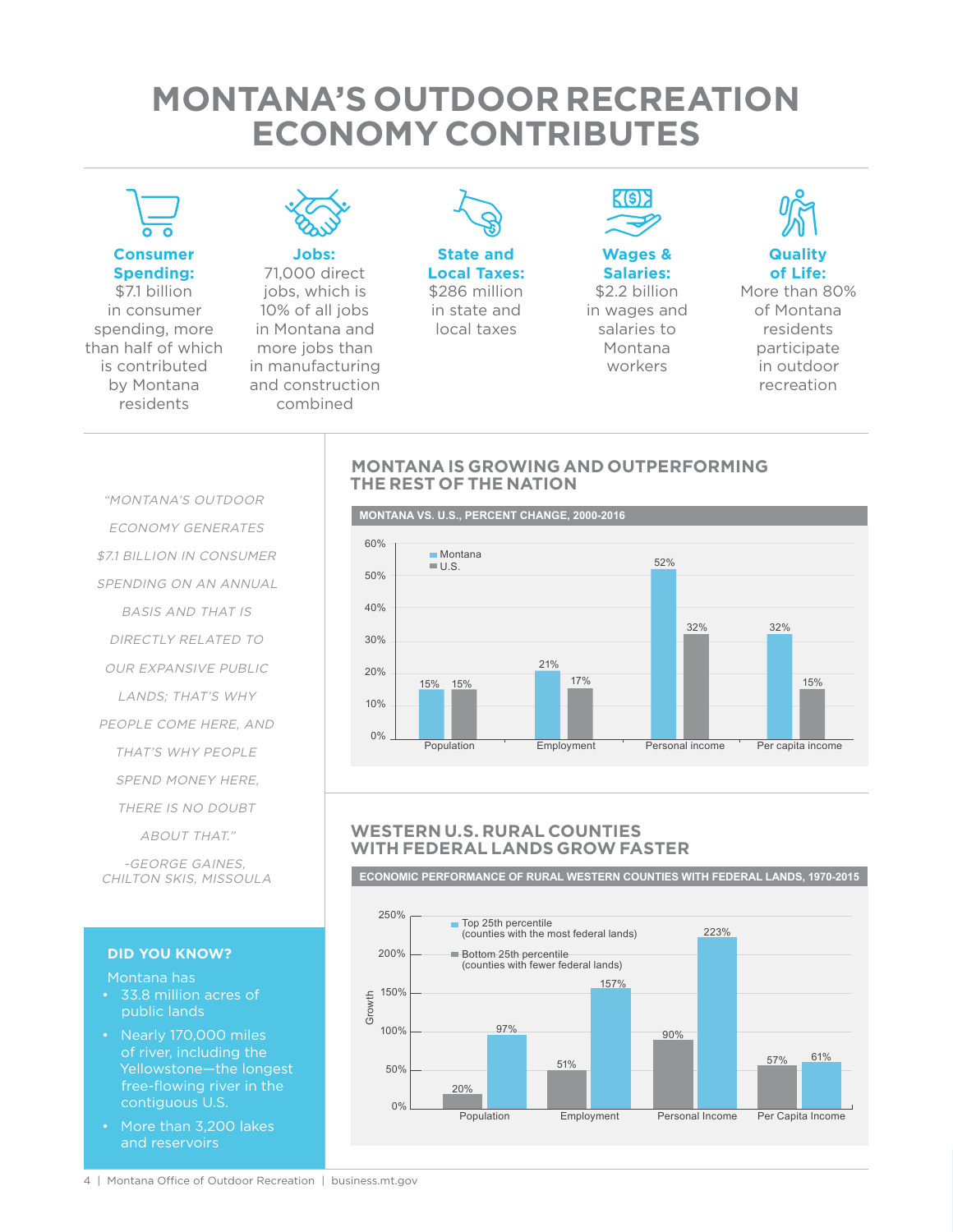

### **RESIDENTS** OF MONTANA **SPEND \$3.61 BILLION ON OUTDOOR RECREATION** IN THE STATE EACH YEAR.

Left: Like these anglers on the Missouri River near Cascade, residents and visitors spend more than 3 million days fishing Montana's rivers and lakes each year, spending \$919 million in the state. Below: Off-road recreators, like these at the Resort at Paws Up near Greenough, spend \$208 million in Montana each year.

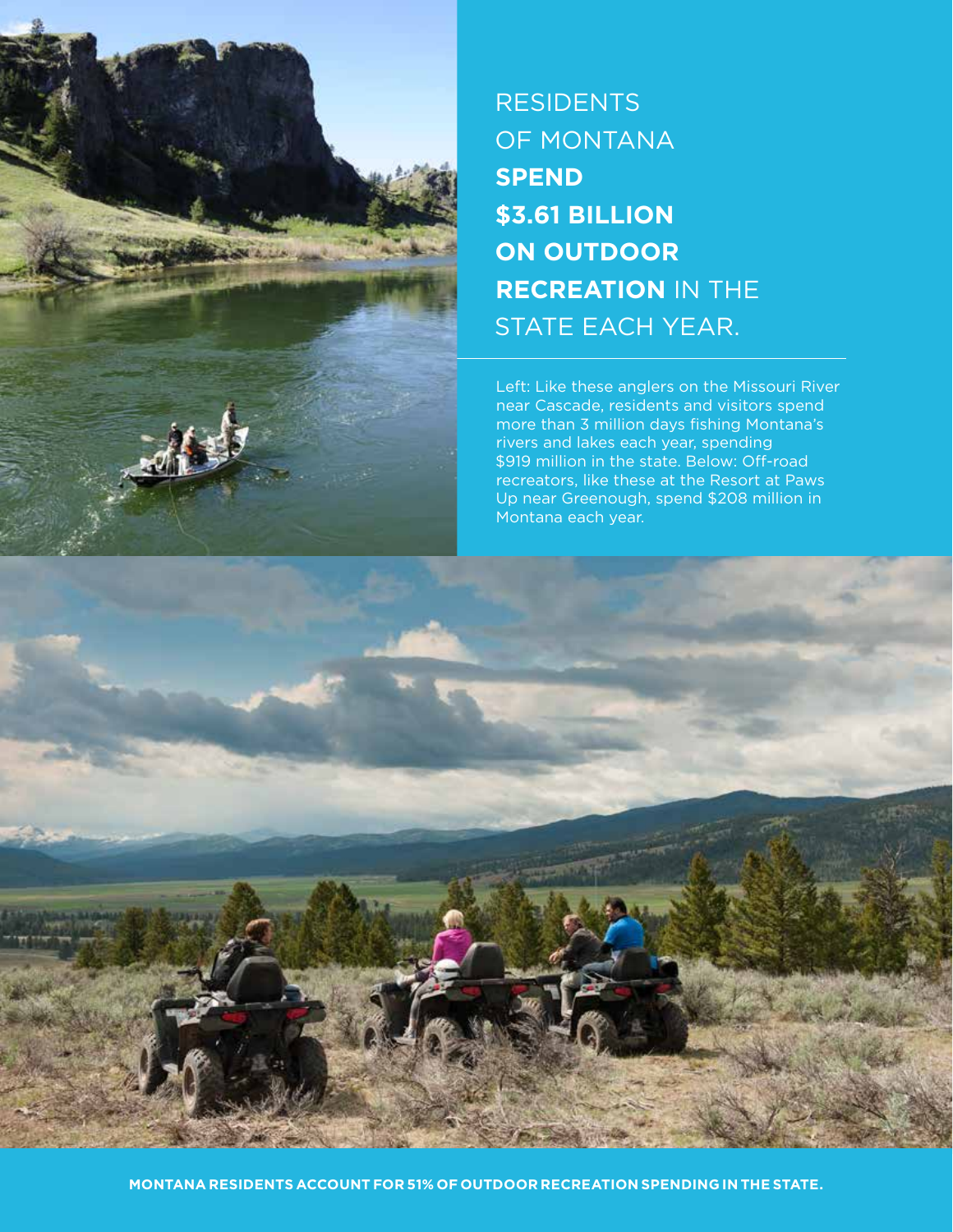

**96% BELIEVE THAT THE OUTDOOR RECREATION ECONOMY IS IMPORTANT TO THE ECONOMIC FUTURE OF THE STATE.**

Right: A hiker enjoys a trail in the Bitterroot Mountains. Montanans are more likely than the average American to participate in day hiking, and trails are the primary reason Montanans visit state parks. Below: Hunters of upland birds, waterfowl, and big game spend more than 2 million days recreating in Montana every year, generating nearly \$400 million in expenditures.





1-1-14 1-14 14 11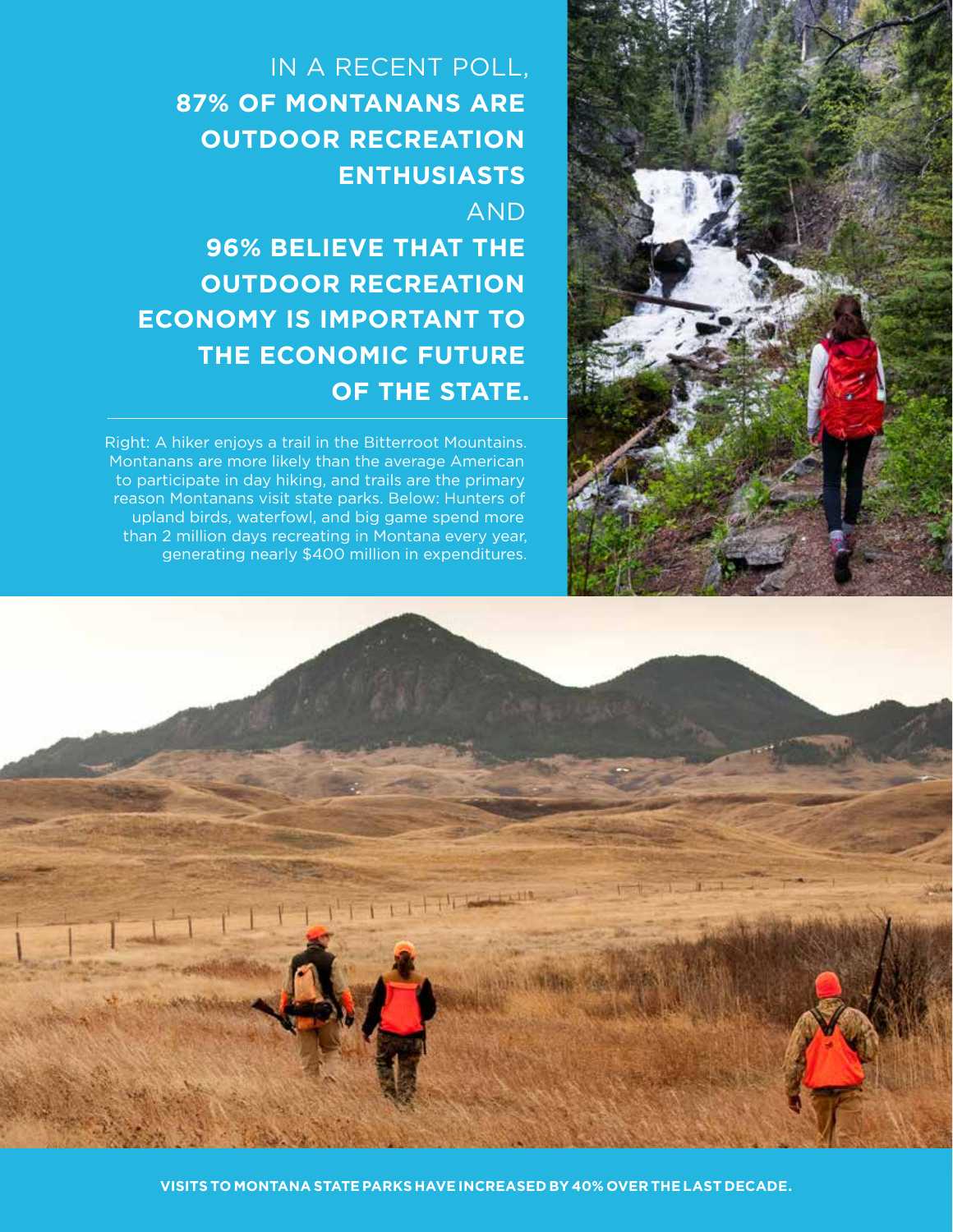## **WHERE AND HOW WE RECREATE IN MONTANA BENEFITS OUR COMMUNITIES**

### **PUBLIC LANDS IN MONTANA**



#### **RECREATION ON PUBLIC LANDS CREATES JOBS**

| <b>NUMBER OF</b><br><b>VISITORS</b>                  | <b>PUBLIC LAND</b><br><b>AGENCY</b> | <b>JOBS CREATED</b><br><b>FROM VISITOR</b><br><b>EXPENDITURES</b> |
|------------------------------------------------------|-------------------------------------|-------------------------------------------------------------------|
| 5.9 million                                          | <b>National Parks</b>               | 8,762                                                             |
| 7.5 million                                          | U.S. Forest<br>Service              | 3,000                                                             |
| 4.6 million                                          | Bureau of Land<br>Management        | 3.186                                                             |
| 2.5 million                                          | <b>State Parks</b>                  | at least 1.600                                                    |
| <b>20.6 MILLION VISITORS = MORE THAN 16,548 JOBS</b> |                                     |                                                                   |

### **MONTANANS AND VISITORS RECREATE AND SPEND MONEY IN MANY WAYS**



 $\overline{a}$ 



In 2017, **anglers** spent \$919.3 million in more than 3.3 million angling days hunter days

In 2017, **hunters** spent \$389.2 million in more than 2.6 million



**Cyclists** spend an average of \$75/ day and stay in Montana for eight days, totaling \$600 per trip



**Off-highway vehicle users** in Montana spend \$208 million per year



**Alpine skiers**  made an \$83 million economic impact in the four-month ski season of 2010

### **MANY MONTANA COMMUNITIES ARE INVESTING IN OUTDOOR RECREATION:**

- The **Whitefish** Trail is associated with \$6.4 million in annual consumer spending by residents and visitors, supporting 68 new jobs.
- **Helena's** South Hills trail system supports \$4.3 million in visitor spending annually, supporting 60 jobs.
- **Great Falls** developed 60 miles of trail along the Missouri River in a public-private partnership.
- **Three Forks** spent \$1 million to develop the Headwaters Trail System, which is attracting growth to the community.
- **Dillon's** trail system is being designed for residents and community health.
- **Hamilton** and **Missoula** are working to connect the two communities with the 50-mile Bitterroot Trail, which is estimated to create an \$11.4 million benefit for the region.
- **Glendive** uses access to nearby Makoshika State Park as an economic development strategy.
- **Malta** is developing trail connections to the Missouri River to improve resident health and physical activity.
- **Ovando** and **Twin Bridges** have both made small financial investments to attract cycle tourism, which both communities say provides economic benefit to their communities.

"ACCESS TO THE MONTANA OUTDOORS IS A COMPETITIVE ADVANTAGE TO ATTRACT TOP TALENT AND BUILD A CULTURE THAT RETAINS HIGH PERFORMING PEOPLE." -ALI KNAPP, WISETAIL, BOZEMAN

#### **DID YOU KNOW?**

In 2016 outdoor recreation in the U.S. accounted for 2.2% of Gross Domestic Product and is bigger than mining and utilities, about the same size as the size of broadcasting and telecommunications.